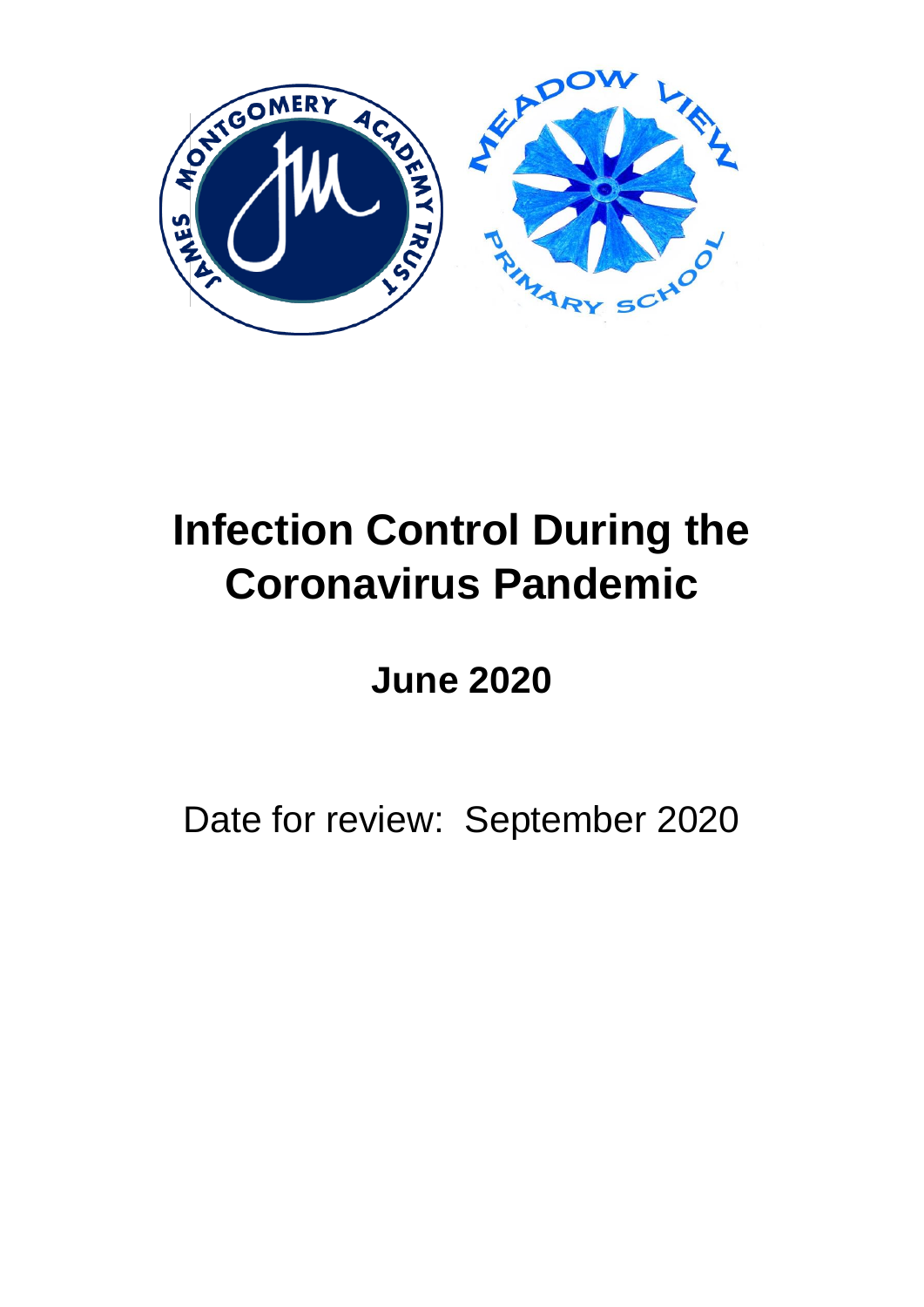### **Statement of intent**

The James Montgomery Academy Trust understands that we face a time of great uncertainty and, as a trust, we are doing all we can to provide clarity and safety for the school community. This appendix to the Health and Safety Policy includes provisions which the school will have due regard for during the coronavirus pandemic. The information in this section is under constant review and is updated to reflect changes to government guidance as it is released.

### **Legal framework**

This policy has due regard to all relevant legislation and statutory guidance including, but not limited to, the following:

- DfE and PHE (2020) 'Coronavirus (COVID-19): implementing social distancing in education and childcare settings'
- PHE and DfE (2020) 'Coronavirus (COVID-19): guidance for educational settings'
- PHE (2020) 'COVID-19: cleaning of non-healthcare settings'

### **Social distancing measures**

The schools in the trust will adhere to the government's social distancing guidelines as much as is possible.

To ensure the risk of virus spread for both staff and pupils still in school is as low as possible, the following action will be taken:

- Pupils, staff and any visitors will be told not to enter the school building if they are displaying symptoms of coronavirus.
- Parents and Carers will not be allowed to enter the building.
- Appropriate measures will be taken by the school to ensure the safe arrival and exit for children, staff and parents. This includes staggered arrival times, social distancing measures implemented in school grounds, a one way system and SLT support to guide this.
- The way pupils arrive at school will be reviewed, with a view to reducing any unnecessary travel on coaches, buses or other public transport.
- Class sizes will be reduced and based on the number of teaching staff available.
- Classes will operate in 'bubbles' of a specified number of children and children, according the needs of each individual school.
- Pupils in Y1-Y6 will be sat at desks that are two metres apart and will be encouraged to sit in the same seats every day.
- Break and lunch times and the movement of staff around the school will be staggered to prevent cross contamination.
- Corridors will be only used by pupils when accessing the toilets. Pupils will be escorted by an adult to ensure they adhere to social distancing at all times and pupils will be asked to visit the toilet one after the other.
- At lunch time, meals will be delivered to the classrooms by the lunchtime staff and will be collected from outside the classroom door.
- All unnecessary mass gatherings, such as assemblies, will be avoided.
- Class bubbles will remain in place for break times, lunch and when taking part in physical exercise, ensuring minimal cross infection between class bubbles.
- Staff will ensure pupils keep a safe distance whilst in the playground or taking part in physical exercise.
- All unnecessary staff gatherings will be avoided, e.g. where possible, meetings will take place via video conference from different classrooms or offices.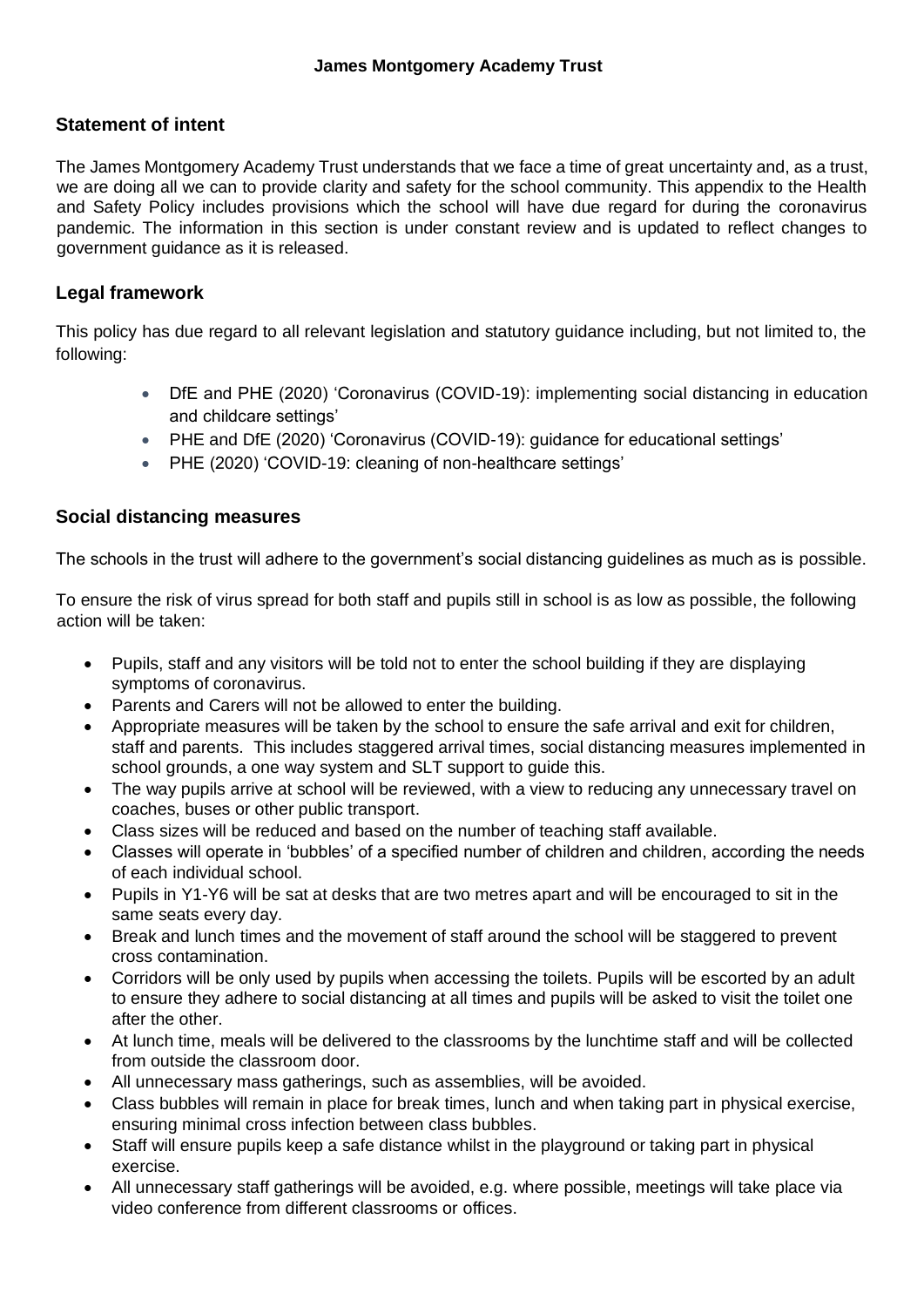- Parents will be discouraged from gathering at school gates. Floor markings will be placed in pick up areas to ensure parents maintain a two-metre distance from one another.
- Families collecting FSM (If re-introduced) will be asked to adhere to the school's social distancing measures.
- Staff will consider using age and developmentally appropriate ways to encourage children to follow social distancing, handwashing and other guidance, e.g. through games, songs and stories.

# **Additional hygiene and cleaning measures**

Anyone who feels unwell will be told to stay at home for 7 days if they live alone, or 14 days if they live with others.

All staff and pupils will be:

- Told to frequently wash their hands with soap and water for 20 seconds. Staff have been given guidelines as to when this would be.
- Encouraged not to touch their faces.
- Told to use a tissue or their elbow to catch coughs or sneezes and use lidded bins for tissue waste.
- All bins throughout school will have a lid where possible and be emptied at least twice a day.
- Bins must be put outside the classroom at 11am for emptying by the cleaning team.
- Pupils who have difficulty washing their hands will be supported by a member of staff.
- Staff will ensure thorough handwashing before and after supporting children who need help with intimate care, going to the toilet or eating.
- Sharing food, drink, utensils and equipment will be avoided as much as possible. Equipment, toys and surfaces will be cleaned and disinfected more frequently than usual.
- Staff will follow the hygiene checklist and sign to say cleaning measures have taken place.
- The frequency of cleaning will increase, particularly for surfaces in classrooms, within toilet blocks and in changing rooms, in accordance with PHE's 'COVID-19: cleaning of non-healthcare settings' guidance.
- Equipment, including keyboards, tables, chairs, door handles, light switches and bannisters, will be cleaned and disinfected regularly.

## **Actions in the event of a pupil or staff member displaying symptoms of coronavirus**

- If anyone in school becomes unwell with a new, continuous cough or a high temperature, or has a loss of, or change in, their normal sense of taste of smell (anosmia), they must be sent home and advised to follow PHE's 'COVID-19: guidance for households with possible coronavirus infection'.
- Prior to being sent home and before leaving the school site, the pupil or staff member will be instructed to book a COVID-19 test and inform school of the time of the test once booked. The staff member or pupil will then await the result of the test before:
	- a. Being allowed to return to school should the result be negative
	- b. Isolating for 14 days should the result be positive for a pupil
	- c. Isolating for 7 days should the result be positive for a staff member
- Whilst PHE guidance states 7 days self-isolation for a positive result, due to the fact that the pupil's household members and their class bubble will be self-isolating, the pupil will be unable to return until the end of this 14-day period.
- Staff members who test positive are able to return to school after 7 days, as long as they are fit and well. The staff member will be reassigned within school and in line with social distancing measures.
- Should a member of staff or pupil test positive for COVID-19 the class bubble will be closed down and all staff and children from that bubble will self-isolate for 14 days.
- If a pupil is awaiting collection, they will be moved to a room where they can be isolated behind a closed door and receive adult supervision, if required. Where possible, a window will be opened for ventilation.
- If a pupil is awaiting collection, the supervising member of staff will wear PPE, including face mask, visor, apron and gloves.